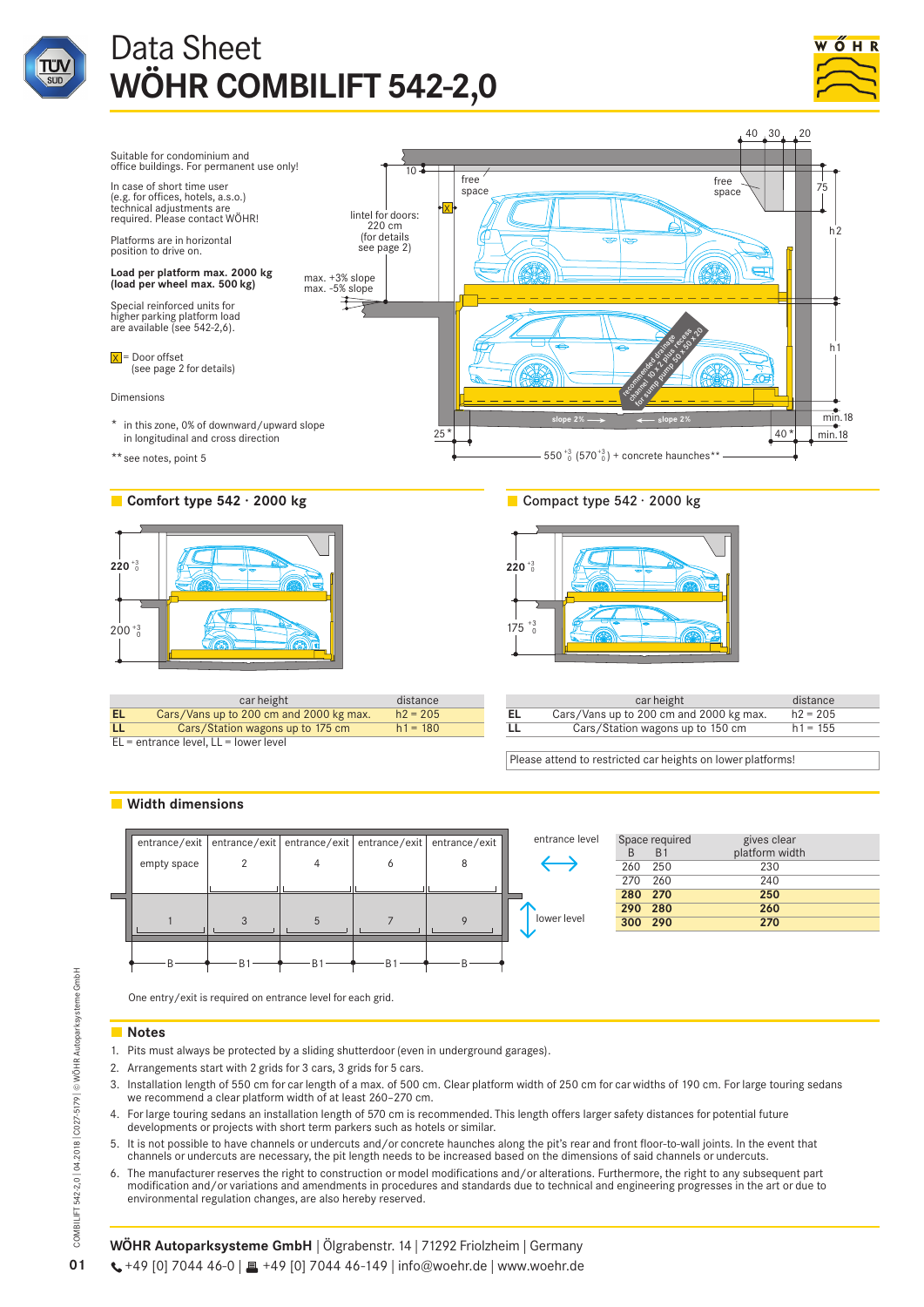# **Doors**

According EN 14010, the Combilift 542 must be closed with shutterdoors. The door controls are integrated in the overall system. That means:

- a) The doors are electro-mechanically interlocked.
- b) The doors can only be opened when the selected parking place has reached the entry/exit position.
- c) Any pits are closed in the entrance area.

Local requirements for electrical doors regarding the technology, maintenance and revision are not subject of our delivery. These matters have to be observed and carried out by the customer, according to the local regulations.

# Door types:

Manually operated sliding shutterdoors

- for underground garages with galvanised barred metal panelling
- above ground with powder coated metal sheets (RAL 7030)



# **Sliding door floor guides in underground garages**

The evenness or flatness of the floor in the bottom floor guide section is required to comply with the DIN 18202, Table 3, line 3, standard requirements.

The bottom floor guides are constituted by plastic rollers, locked down onto floor mounted base plates.

Dowel borehole depth to be approx. 9 cm.

Note: In the event that floor filling needs to be laid into the door section to the purpose of reaching the required floor evenness, the borehole depth needs to be increased by the thickness of the floor fill (for a max of 4 cm).



# **Sliding door floor guides in above ground garages**

The evenness or flatness of the floor in the bottom floor guide section is required to comply with the DIN 18202, Table 3, line 3, standard requirements.

The bottom floor guides are constituted by guide rails, locked down onto the floor.

Dowel borehole depth to be approx. 8 cm.

Note: In the event that floor filling needs to be laid into the door section to the purpose of reaching the required floor evenness, the borehole depth needs to be increased by the thickness of the floor fill (for a max of 4 cm).

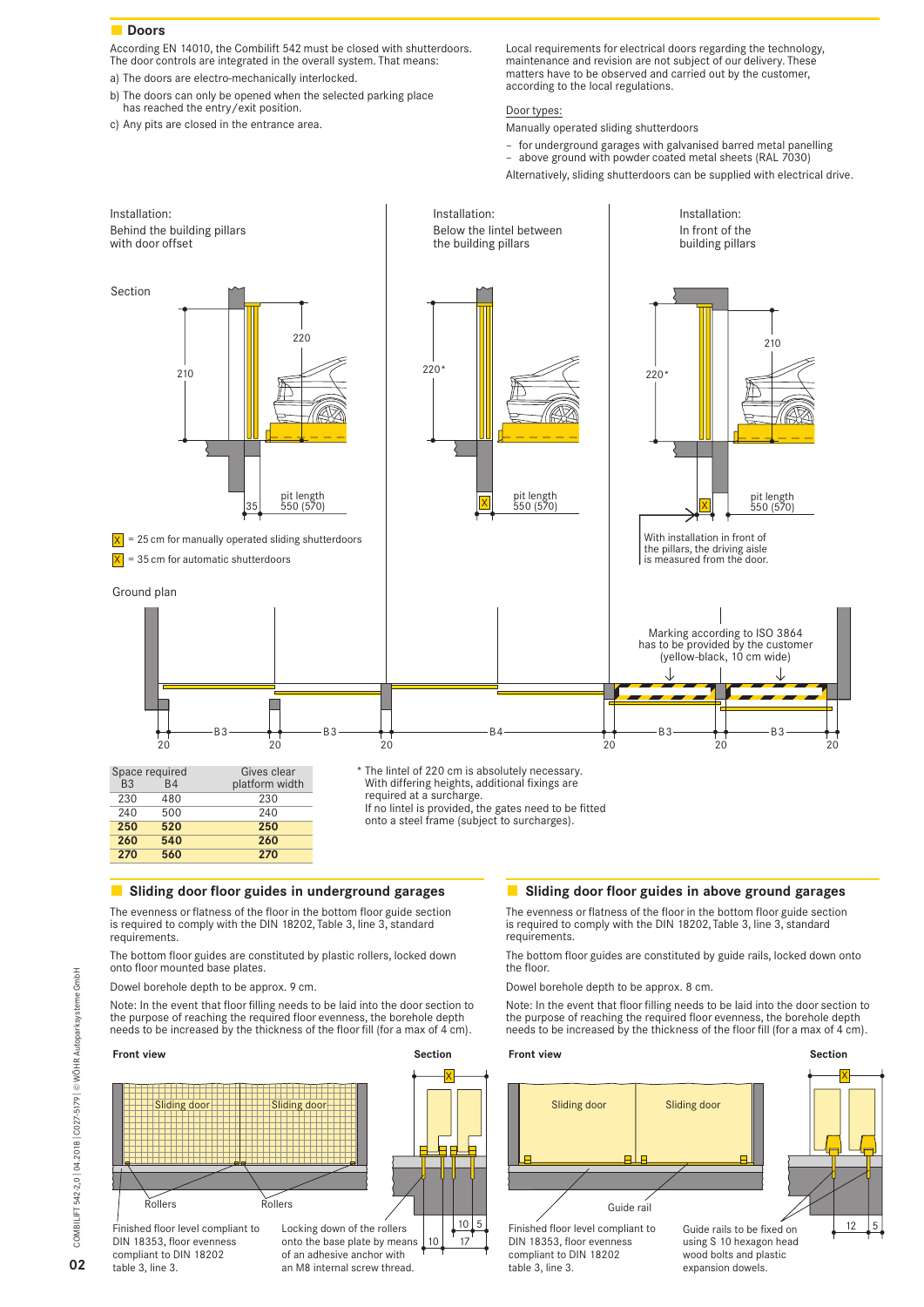# **Width dimensions and statics**

**All dimensions shown are minimum.** Constructional tolerances must be taken into consideration. **All dimensions in cm.**

Section



|  | () dimensions in brackets<br>for longer units                                                         |
|--|-------------------------------------------------------------------------------------------------------|
|  | dimensions for compact type                                                                           |
|  | 1)<br>$P1 = +42.0$ kN<br>$P2 = +29.0$ kN<br>$P3 = +15.0$ kN<br>$P4 = \pm 5.0$ kN<br>$P5 = \pm 2.5$ kN |
|  | $P6 = \pm 15.0$ kN<br>$P7 = \pm 8.0$ kN                                                               |

<sup>1)</sup> all static loadings<br>include the weight of the car

Bearing loads are transmitted by wall plates with min. 30 cm2 surface and to the floor by base plates with min. 350 cm2 surface.

Wall and base plates to be fixed by heavy duty anchor bolts to a drilling depth of 10-12 cm. When fixing to the waterproof concrete floors chemical anchors are employed (to be advised by WÖHR).

Base plate thickness min. 18 cm. Rear wall and base plate must be formed of concrete and must have a flat surface without protrusions.

Concrete quality according to the static building requirements, however for the dowel fixing concrete quality of min. C20/25 is required.

The specified lengths to the support points are mean values. Please contact WÖHR Agent for exact positions for any variations on the standard units.

Please contact WÖHR Agent for clarify the door widths/widths of columns. Grid width of 250/260/270/280/290 cm must be observed.

Ground plan



| B   | B <sub>1</sub> | Space required<br>B <sub>2</sub> | B.3 | <b>B4</b> | gives clear<br>platform width |
|-----|----------------|----------------------------------|-----|-----------|-------------------------------|
| 260 | 250            | 135                              | 230 | 480       | 230                           |
| 270 | 260            | 140                              | 240 | 500       | 240                           |
| 280 | 270            | 145                              | 250 | 520       | 250                           |
| 290 | 280            | 150                              | 260 | 540       | 260                           |
| 300 | 290            | 155                              | 270 | 560       | 270                           |

### **Notice:**

**If the width of the pillars is more than 20 cm, than the width of the drive through will be reduced accordingly to the above mentioned width dimensions. In order to avoid this, we recommend to extend the measures between the pillars (B3 and B4) accordingly. Please contact WÖHR.**